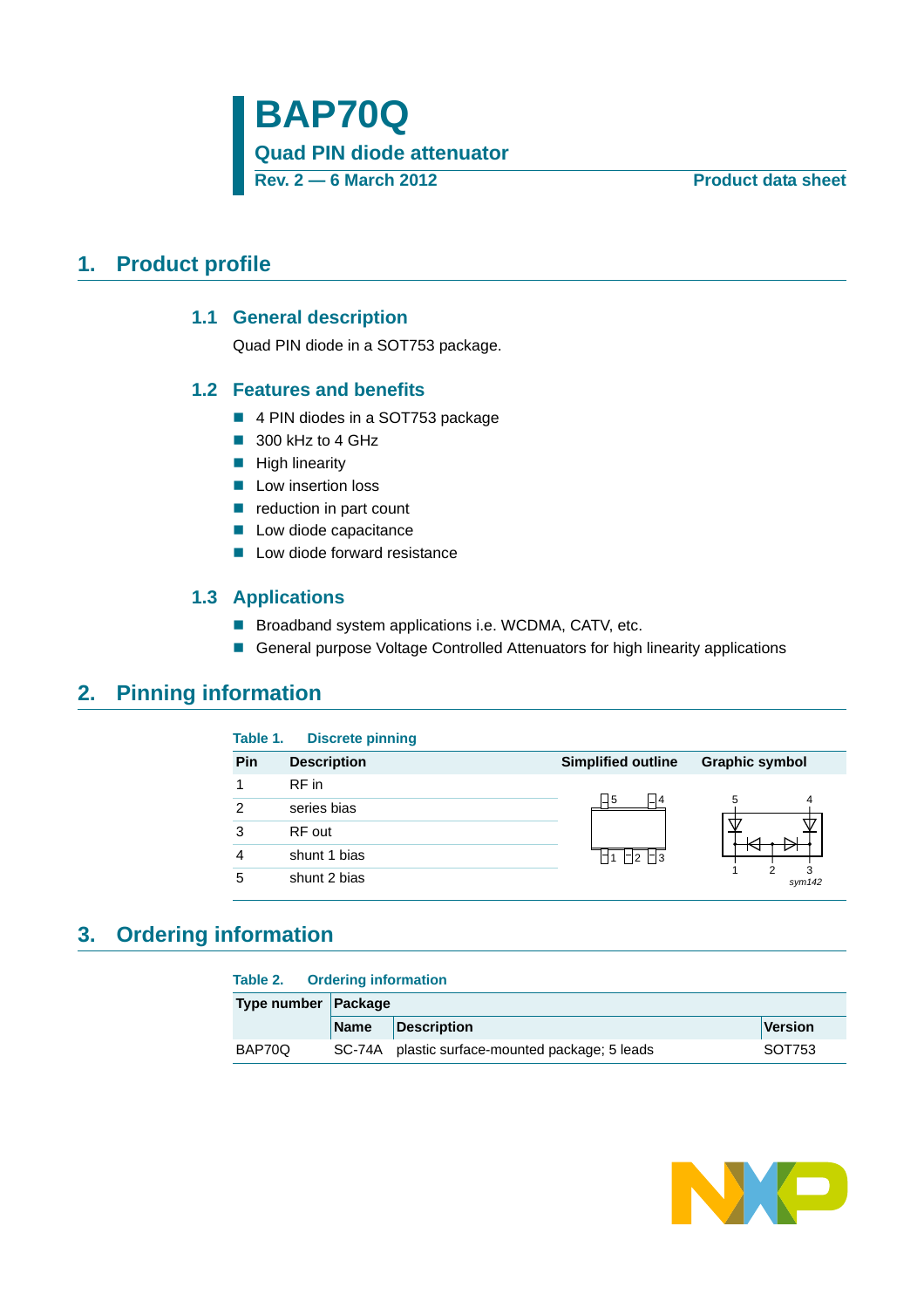### <span id="page-1-1"></span>**4. Marking**

| <b>Table 3. Marking</b> |                     |
|-------------------------|---------------------|
| Type number             | <b>Marking code</b> |
| BAP70Q                  | A2                  |

## <span id="page-1-2"></span>**5. Limiting values**

| Table 4. | <b>Limiting values</b> |     |  |
|----------|------------------------|-----|--|
|          |                        | . . |  |

| 10010T | <b>ERROR YARDO</b>                                                 |
|--------|--------------------------------------------------------------------|
|        | In accordance with the Absolute Maximum Rating System (IEC 60134). |
|        |                                                                    |

| <b>Symbol</b>    | <b>Parameter</b>        | <b>Conditions</b> |             | Min                      | Max    | <b>Unit</b> |
|------------------|-------------------------|-------------------|-------------|--------------------------|--------|-------------|
| $V_R$            | reverse voltage         |                   | [1]         | $\blacksquare$           | 50     | v           |
| ΙF               | forward current         |                   | <u>[1]</u>  | $\overline{a}$           | 100    | mA          |
| $P_{\text{tot}}$ | total power dissipation | $T_{SD}$ = 90 °C  | $\boxed{1}$ | $\overline{\phantom{a}}$ | 125    | mW          |
| $T_{\text{stg}}$ | storage temperature     |                   |             | $-65$                    | $+150$ | ℃           |
|                  | junction temperature    |                   |             | $-65$                    | $+150$ | ℃           |
|                  |                         |                   |             |                          |        |             |

<span id="page-1-0"></span>[1] single diode.

## <span id="page-1-3"></span>**6. Thermal characteristics**

|                | Table 5. Thermal characteristics                 |                   |     |      |
|----------------|--------------------------------------------------|-------------------|-----|------|
|                | Symbol Parameter                                 | <b>Conditions</b> | Tvp | Unit |
| $R_{th(i-sp)}$ | thermal resistance from junction to solder point |                   | 350 | K/W  |

## <span id="page-1-4"></span>**7. Characteristics**

#### **Table 6. Characteristics**

 $T_j = 25$  °C unless otherwise specified.

|           | <b>Symbol Parameter</b>  | <b>Conditions</b>                                                                                       |                          | Min Typ                               |                          | Max Unit |
|-----------|--------------------------|---------------------------------------------------------------------------------------------------------|--------------------------|---------------------------------------|--------------------------|----------|
| Per diode |                          |                                                                                                         |                          |                                       |                          |          |
| $V_F$     | forward voltage          | $I_F = 50$ mA                                                                                           | $\overline{\phantom{a}}$ | 0.95                                  | 1.1                      | V        |
| $I_R$     | reverse current          | $V_R = 50 V$                                                                                            |                          |                                       | 100                      | nA       |
| $C_d$     | diode capacitance        | see Figure 1; $f = 1$ MHz;                                                                              |                          |                                       |                          |          |
|           |                          | $V_R = 0 V$                                                                                             | $\overline{\phantom{0}}$ | 600                                   | ٠                        | fF       |
|           |                          | $V_R = 1 V$                                                                                             | ٠                        | 430                                   | $\overline{\phantom{a}}$ | fF       |
|           |                          | $V_R = 20 V$                                                                                            | ٠                        | 250                                   | 300                      | fF       |
| $r_{D}$   |                          | diode forward resistance see Figure 2; $f = 100$ MHz;                                                   |                          |                                       |                          |          |
|           |                          | $I_F = 0.5$ mA                                                                                          | $\overline{\phantom{0}}$ | 77                                    | 100                      | Ω        |
|           |                          | $I_F = 1$ mA                                                                                            | ٠                        | 40                                    | 50                       | Ω        |
|           |                          | $I_F = 10 \text{ mA}$                                                                                   | -                        | 5.4                                   | $\overline{7}$           | Ω        |
|           |                          | $I_F = 100$ mA                                                                                          | $\overline{\phantom{0}}$ | 1.4                                   | 1.9                      | Ω        |
| $\tau_L$  | charge carrier life time | when switched from<br>$I_F = 10$ mA to $I_R = 6$ mA;<br>$R_1$ = 100 $\Omega$ ; measured at $I_R$ = 3 mA | $\overline{\phantom{0}}$ | 1.25                                  | $\overline{\phantom{a}}$ | $\mu$ S  |
|           |                          | All information provided in this document is subject to legal disclaimers.                              |                          | C NXP B.V. 2012. All rights reserved. |                          |          |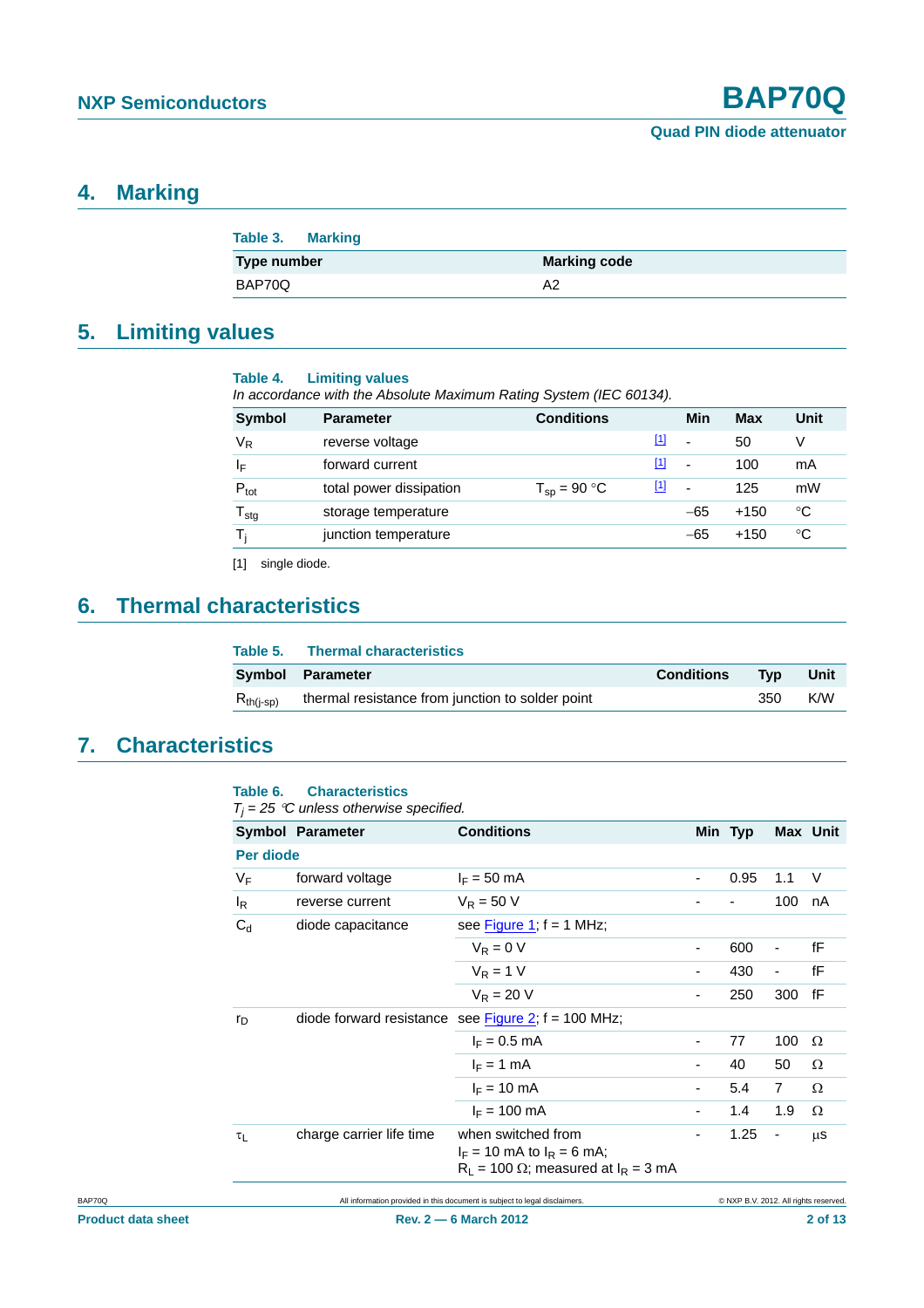### <span id="page-2-1"></span>**Quad PIN diode attenuator**

<span id="page-2-0"></span>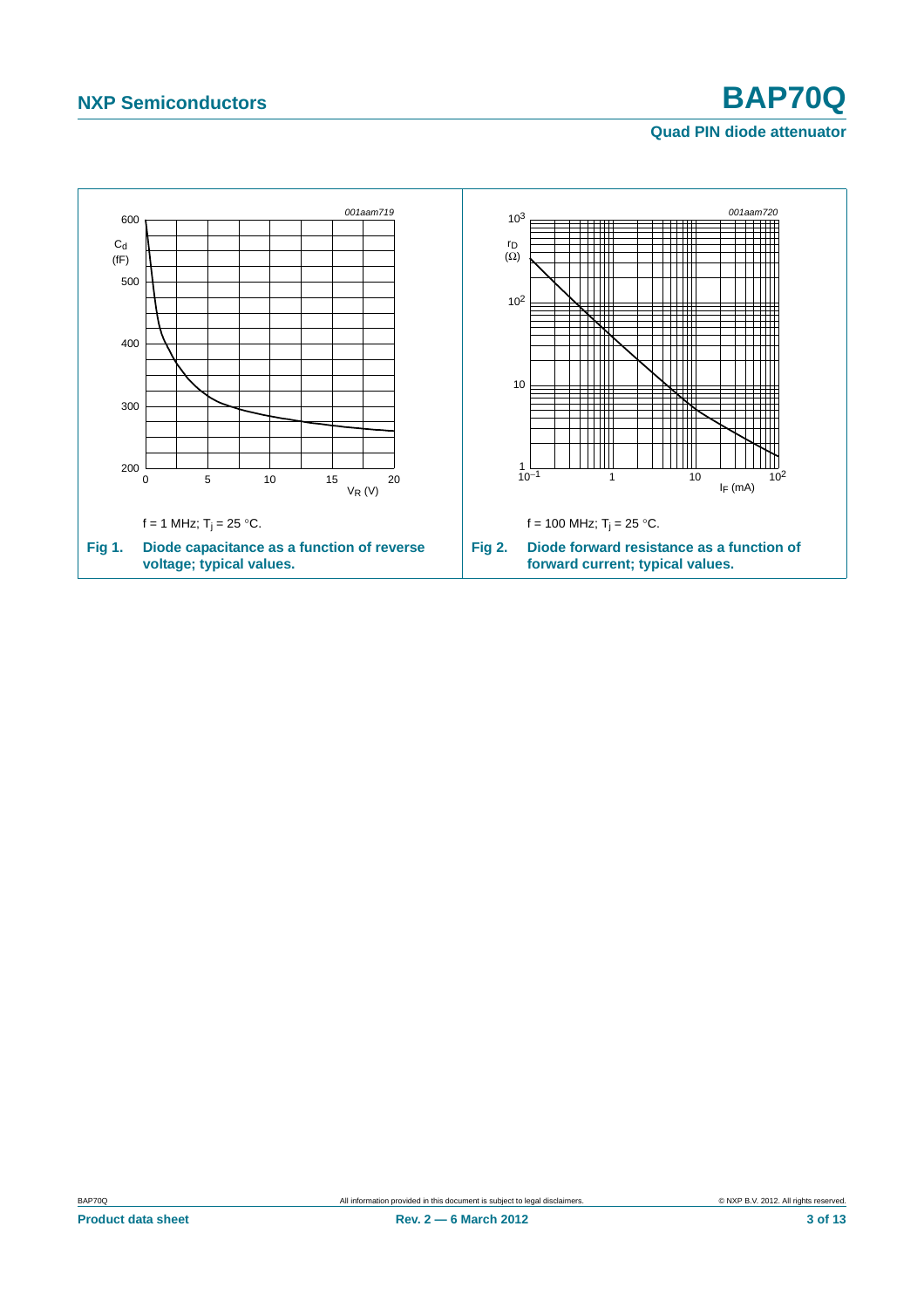## <span id="page-3-1"></span><span id="page-3-0"></span>**8. Application information**

## **8.1 Application circuit**



### **Fig 3.** Wideband Quad PIN diode  $\Pi$  attentuator circuit

#### **Table 7. List of components used for the typical application**

| <b>Component</b>                | <b>Description</b> | <b>Conditions</b>            | <b>Value</b>  |
|---------------------------------|--------------------|------------------------------|---------------|
| C1, C2, C3, C4, C5              | chip capacitor     | $V_{\rm CC} = 3.7 \text{ V}$ | 47 nF         |
|                                 |                    | $V_{CC}$ = 5 V               | 47 nF         |
| R <sub>1</sub> , R <sub>2</sub> | chip resistor      | $V_{\rm CC}$ = 3.7 V         | 560 $\Omega$  |
|                                 |                    | $V_{\rm CC}$ = 5 V           | 910 $\Omega$  |
| R <sub>3</sub>                  | chip resistor      | $V_{\rm CC}$ = 3.7 V         | 330 $\Omega$  |
|                                 |                    | $V_{CC}$ = 5 V               | $1000 \Omega$ |
| R4, R5                          | chip resistor      | $V_{\rm CC}$ = 3.7 V         | 1500 $\Omega$ |
|                                 |                    | $V_{\rm CC}$ = 5 V           | $2000 \Omega$ |
| R <sub>6</sub>                  | chip resistor      | $V_{\rm CC}$ = 3.7 V         | 680 $\Omega$  |
|                                 |                    | $V_{\text{CC}} = 5$ V        | $1000 \Omega$ |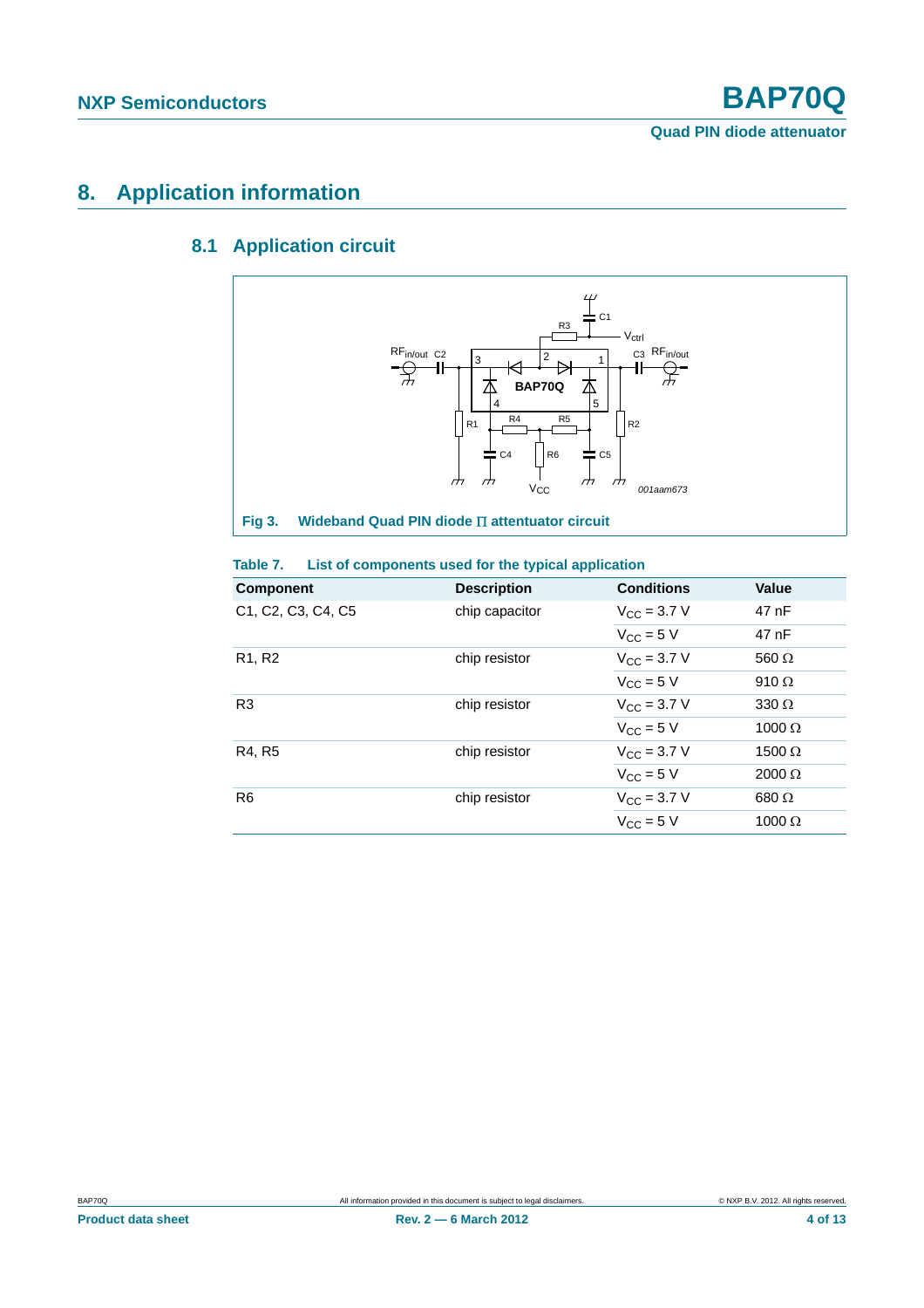### <span id="page-4-1"></span>**8.2 Quad PIN pi attentuator characteristics**

#### <span id="page-4-0"></span>Table 8. Typical performance for BAP70Q quad PIN diode **II** attenuator

*VCC = 3.7 V; Tamb = 25 C unless otherwise specified.*

| Symbol           | <b>Parameter</b>                  | <b>Test Conditions</b>   | <b>Typ</b> | <b>Units</b> |
|------------------|-----------------------------------|--------------------------|------------|--------------|
| $L_{ins}$        | insertion loss                    | $V_C$ = 10 V; f = 1 GHz  | 3          | dB           |
| $RL_{in}$        | input return loss                 | $V_C = 0 V$ ; f = 1 GHz  | 24         | dB           |
| $\alpha$         | attenuation                       | $V_C = 0 V$ ; f = 1 GHz  | 44         | dB           |
| IP3 <sub>i</sub> | input third-order intercept point | $f = 0.1$ GHz            |            |              |
|                  |                                   | $V_{\text{ctrl}} = 2 V$  | 38         | dBm          |
|                  |                                   | $V_{\text{ctrl}} = 10 V$ | 45         | dBm          |
|                  |                                   | $f = 0.9$ GHz            |            |              |
|                  |                                   | $V_{\text{ctrl}} = 2 V$  | 45         | dBm          |
|                  |                                   | $V_{\text{ctrl}} = 10 V$ | 45         | dBm          |
|                  |                                   | $f = 1.8$ GHz            |            |              |
|                  |                                   | $V_{\text{ctrl}} = 2 V$  | 45         | dBm          |
|                  |                                   | $V_{\text{ctrl}} = 10 V$ | 45         | dBm          |
|                  |                                   | $f = 2.1$ GHz            |            |              |
|                  |                                   | $V_{\text{ctrl}} = 2 V$  | 44         | dBm          |
|                  |                                   | $V_{\text{ctrl}} = 10 V$ | 44         | dBm          |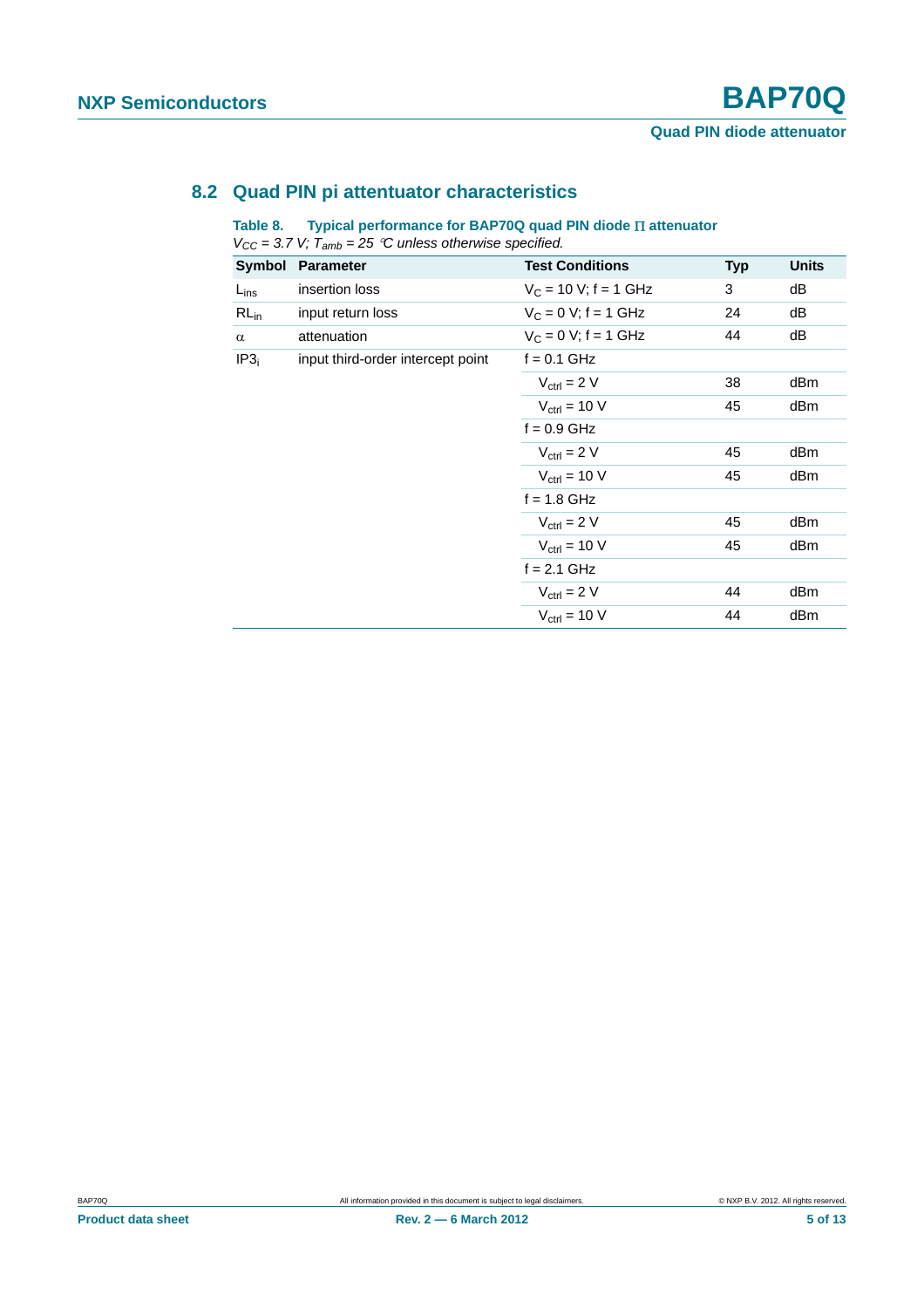#### **Quad PIN diode attenuator**

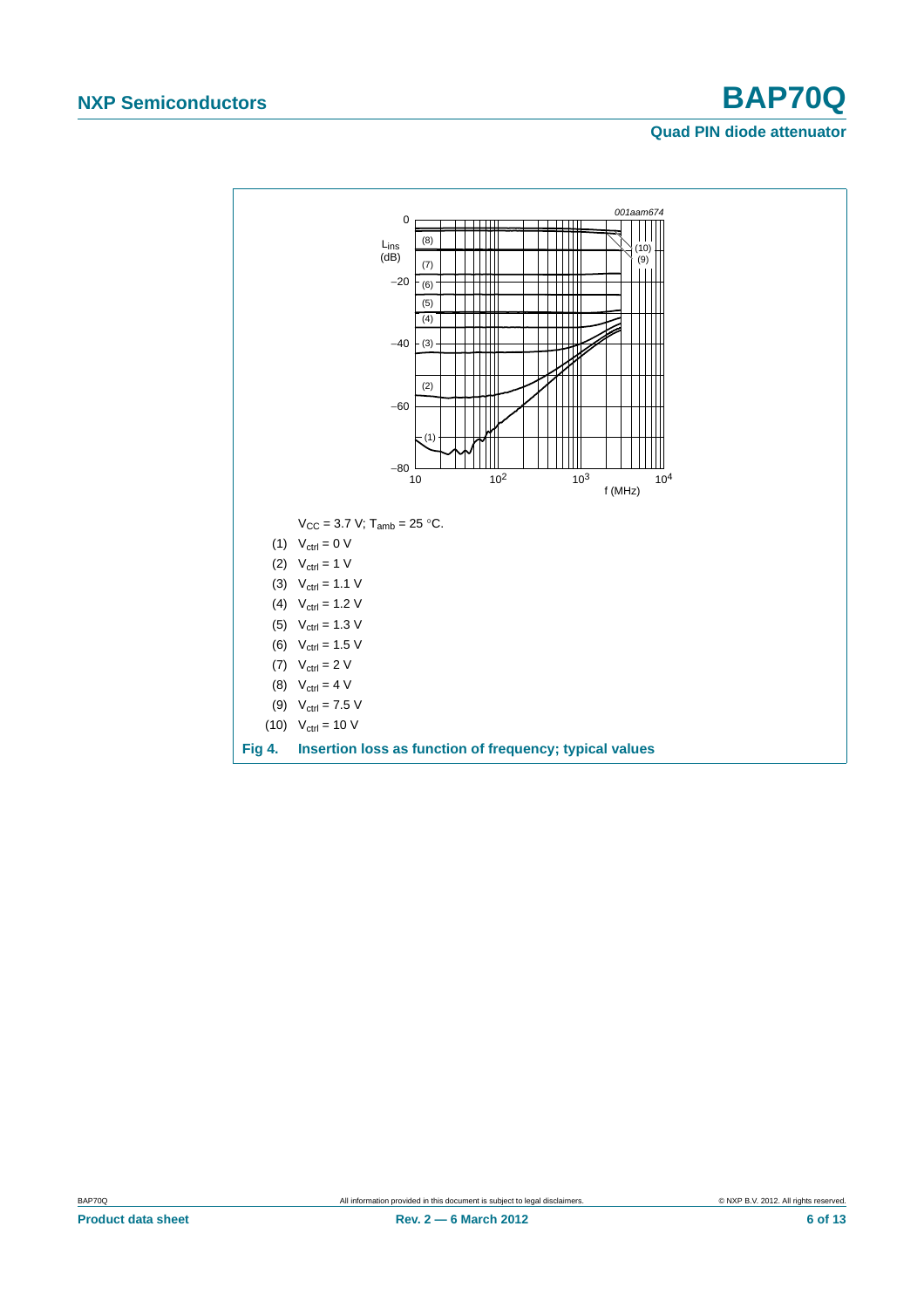## **Quad PIN diode attenuator**



BAP70Q All information provided in this document is subject to legal disclaimers. © NXP B.V. 2012. All rights reserved.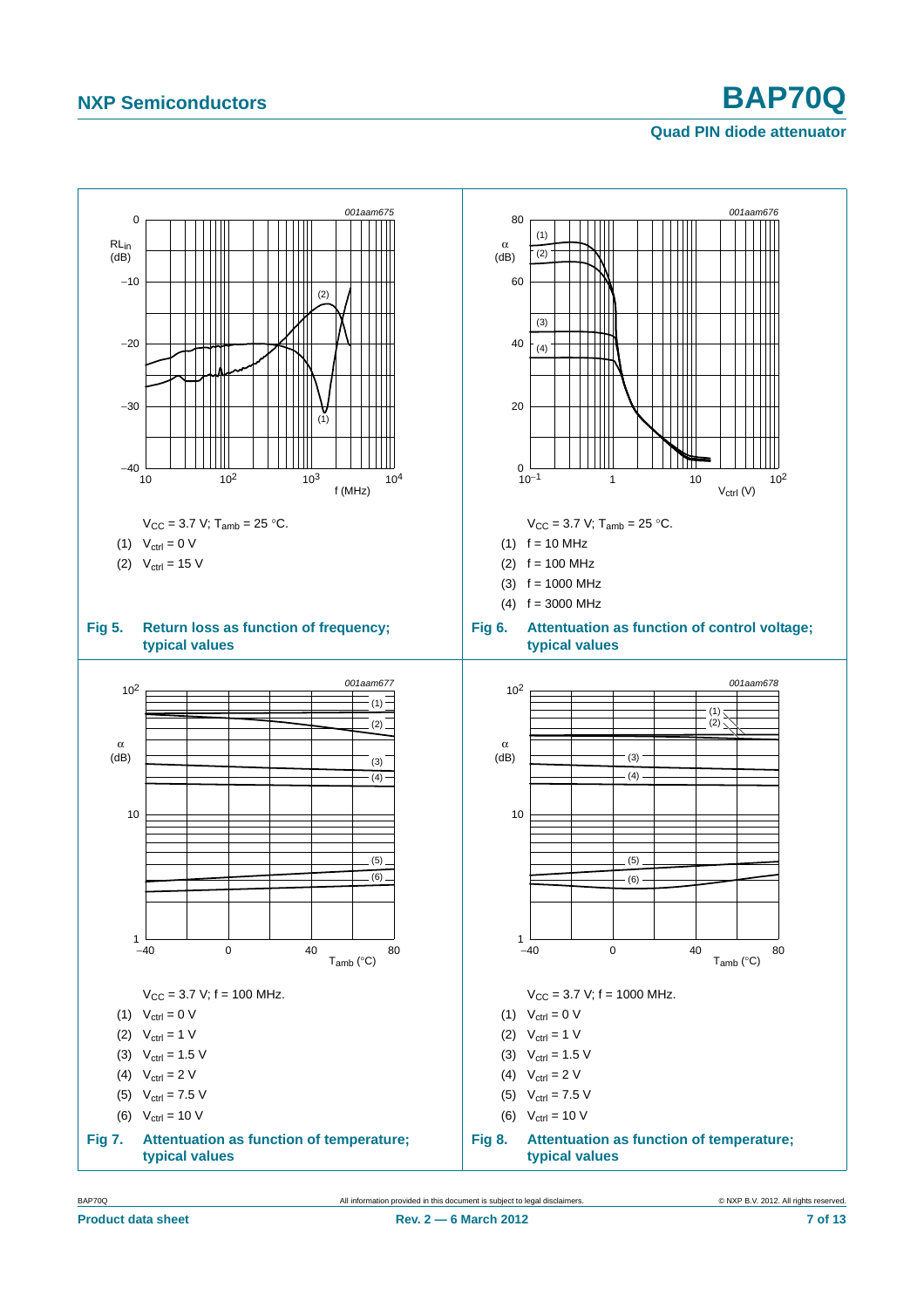## **Quad PIN diode attenuator**



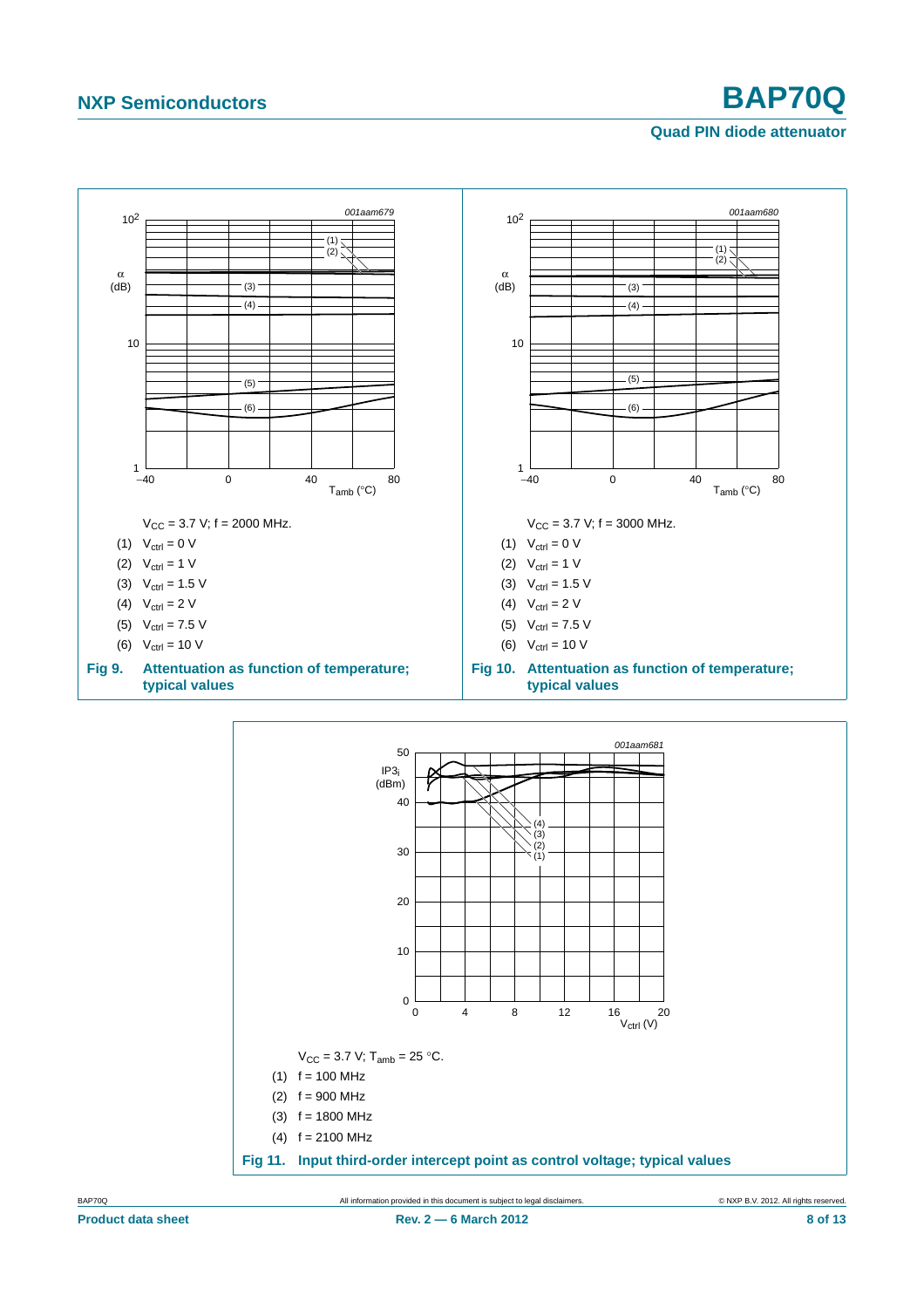**Quad PIN diode attenuator**

## <span id="page-8-0"></span>**9. Package outline**



**Fig 12. Package outline SOT753**

BAP70Q All information provided in this document is subject to legal disclaimers. © NXP B.V. 2012. All rights reserved.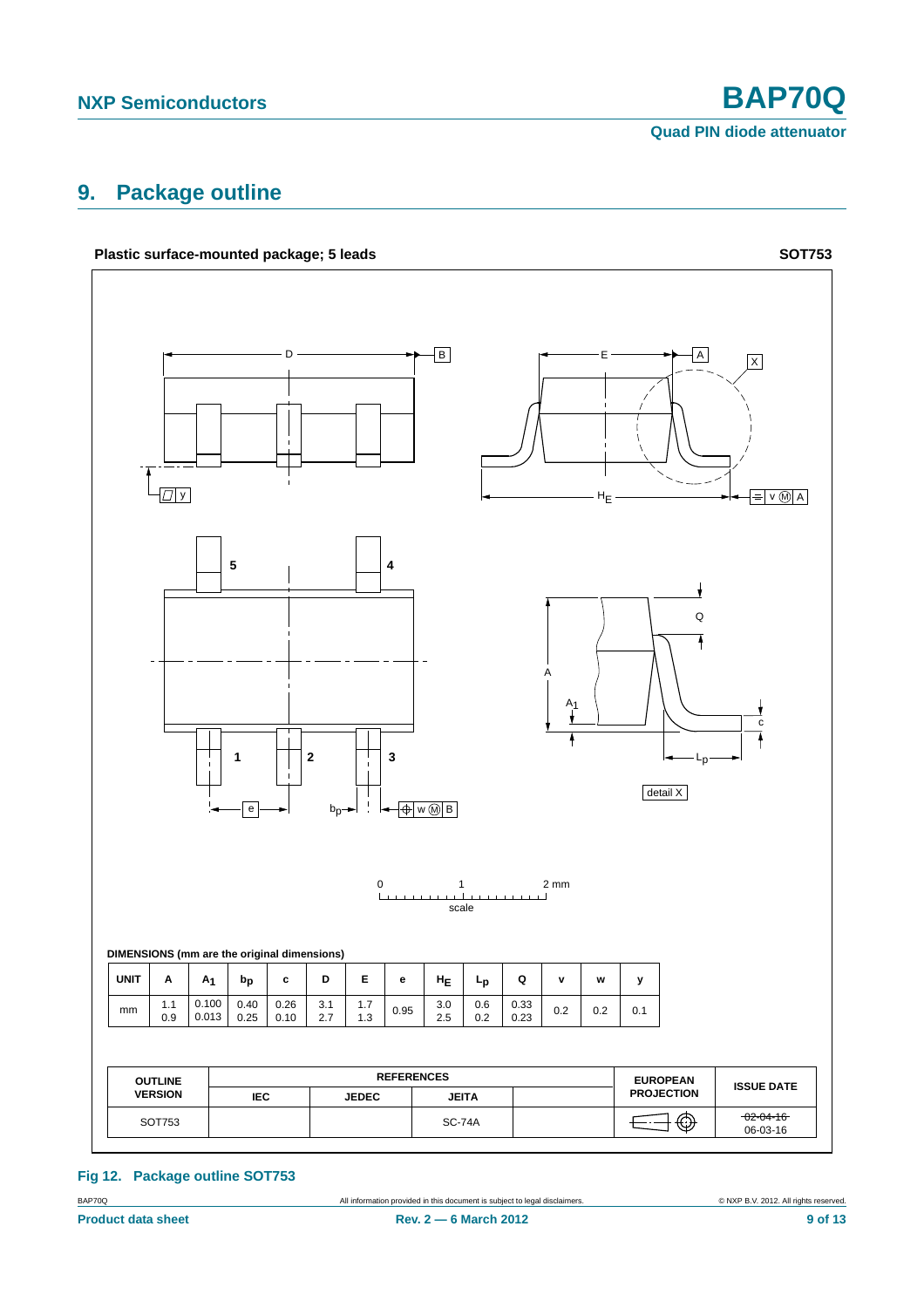## <span id="page-9-0"></span>**10. Abbreviations**

| Table 9.   | <b>Abbreviations</b>      |
|------------|---------------------------|
| Acronym    | <b>Description</b>        |
| <b>PIN</b> | P-type, Intrinsic, N-type |
| <b>RF</b>  | Radio Frequency           |

## <span id="page-9-1"></span>**11. Revision history**

| <b>Table 10. Revision history</b> |                               |                    |                          |                          |  |
|-----------------------------------|-------------------------------|--------------------|--------------------------|--------------------------|--|
| Document ID                       | Release date                  | Data sheet status  | <b>Change notice</b>     | <b>Supersedes</b>        |  |
| <b>BAP70Q v.2</b>                 | 20120306                      | Product data sheet | $\overline{\phantom{0}}$ | BAP70Q v.1               |  |
| Modifications:                    | • Table 8: updated the tittle |                    |                          |                          |  |
| BAP70Q v.1                        | 20101006                      | Product data sheet | $\overline{\phantom{0}}$ | $\overline{\phantom{0}}$ |  |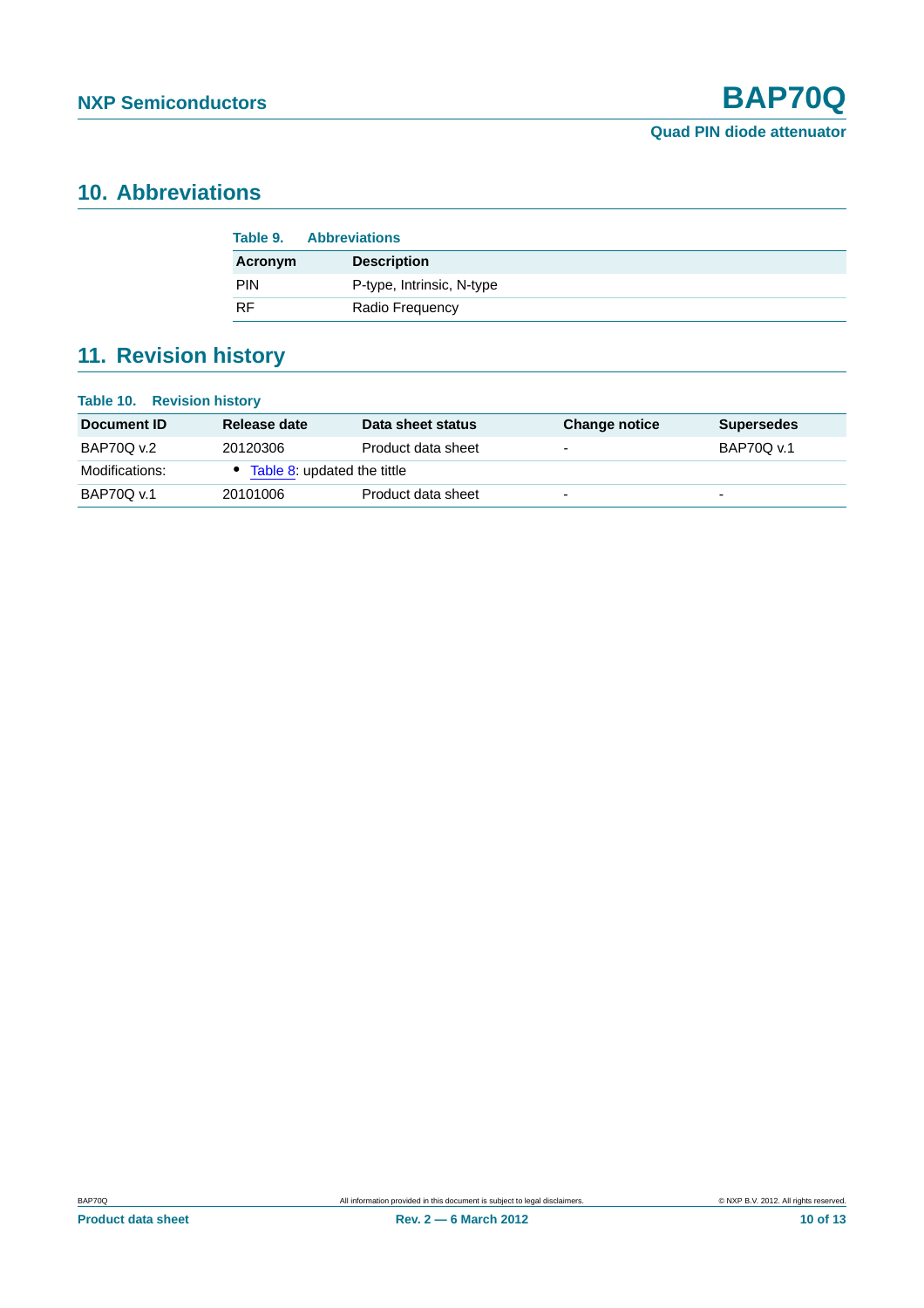## <span id="page-10-0"></span>**12. Legal information**

### <span id="page-10-1"></span>**12.1 Data sheet status**

| Document status <sup>[1][2]</sup> | Product status <sup>[3]</sup> | <b>Definition</b>                                                                     |
|-----------------------------------|-------------------------------|---------------------------------------------------------------------------------------|
| Objective [short] data sheet      | Development                   | This document contains data from the objective specification for product development. |
| Preliminary [short] data sheet    | Qualification                 | This document contains data from the preliminary specification.                       |
| Product [short] data sheet        | Production                    | This document contains the product specification.                                     |

[1] Please consult the most recently issued document before initiating or completing a design.

[2] The term 'short data sheet' is explained in section "Definitions".

[3] The product status of device(s) described in this document may have changed since this document was published and may differ in case of multiple devices. The latest product status<br>information is available on the Intern

#### <span id="page-10-2"></span>**12.2 Definitions**

**Draft —** The document is a draft version only. The content is still under internal review and subject to formal approval, which may result in modifications or additions. NXP Semiconductors does not give any representations or warranties as to the accuracy or completeness of information included herein and shall have no liability for the consequences of use of such information.

**Short data sheet —** A short data sheet is an extract from a full data sheet with the same product type number(s) and title. A short data sheet is intended for quick reference only and should not be relied upon to contain detailed and full information. For detailed and full information see the relevant full data sheet, which is available on request via the local NXP Semiconductors sales office. In case of any inconsistency or conflict with the short data sheet, the full data sheet shall prevail.

**Product specification —** The information and data provided in a Product data sheet shall define the specification of the product as agreed between NXP Semiconductors and its customer, unless NXP Semiconductors and customer have explicitly agreed otherwise in writing. In no event however, shall an agreement be valid in which the NXP Semiconductors product is deemed to offer functions and qualities beyond those described in the Product data sheet.

### <span id="page-10-3"></span>**12.3 Disclaimers**

**Limited warranty and liability —** Information in this document is believed to be accurate and reliable. However, NXP Semiconductors does not give any representations or warranties, expressed or implied, as to the accuracy or completeness of such information and shall have no liability for the consequences of use of such information. NXP Semiconductors takes no responsibility for the content in this document if provided by an information source outside of NXP Semiconductors.

In no event shall NXP Semiconductors be liable for any indirect, incidental, punitive, special or consequential damages (including - without limitation - lost profits, lost savings, business interruption, costs related to the removal or replacement of any products or rework charges) whether or not such damages are based on tort (including negligence), warranty, breach of contract or any other legal theory.

Notwithstanding any damages that customer might incur for any reason whatsoever, NXP Semiconductors' aggregate and cumulative liability towards customer for the products described herein shall be limited in accordance with the *Terms and conditions of commercial sale* of NXP Semiconductors.

**Right to make changes —** NXP Semiconductors reserves the right to make changes to information published in this document, including without limitation specifications and product descriptions, at any time and without notice. This document supersedes and replaces all information supplied prior to the publication hereof.

**Suitability for use —** NXP Semiconductors products are not designed, authorized or warranted to be suitable for use in life support, life-critical or safety-critical systems or equipment, nor in applications where failure or malfunction of an NXP Semiconductors product can reasonably be expected to result in personal injury, death or severe property or environmental damage. NXP Semiconductors and its suppliers accept no liability for inclusion and/or use of NXP Semiconductors products in such equipment or applications and therefore such inclusion and/or use is at the customer's own risk.

**Applications —** Applications that are described herein for any of these products are for illustrative purposes only. NXP Semiconductors makes no representation or warranty that such applications will be suitable for the specified use without further testing or modification.

Customers are responsible for the design and operation of their applications and products using NXP Semiconductors products, and NXP Semiconductors accepts no liability for any assistance with applications or customer product design. It is customer's sole responsibility to determine whether the NXP Semiconductors product is suitable and fit for the customer's applications and products planned, as well as for the planned application and use of customer's third party customer(s). Customers should provide appropriate design and operating safeguards to minimize the risks associated with their applications and products.

NXP Semiconductors does not accept any liability related to any default, damage, costs or problem which is based on any weakness or default in the customer's applications or products, or the application or use by customer's third party customer(s). Customer is responsible for doing all necessary testing for the customer's applications and products using NXP Semiconductors products in order to avoid a default of the applications and the products or of the application or use by customer's third party customer(s). NXP does not accept any liability in this respect.

**Limiting values —** Stress above one or more limiting values (as defined in the Absolute Maximum Ratings System of IEC 60134) will cause permanent damage to the device. Limiting values are stress ratings only and (proper) operation of the device at these or any other conditions above those given in the Recommended operating conditions section (if present) or the Characteristics sections of this document is not warranted. Constant or repeated exposure to limiting values will permanently and irreversibly affect the quality and reliability of the device.

**Terms and conditions of commercial sale —** NXP Semiconductors products are sold subject to the general terms and conditions of commercial sale, as published at<http://www.nxp.com/profile/terms>, unless otherwise agreed in a valid written individual agreement. In case an individual agreement is concluded only the terms and conditions of the respective agreement shall apply. NXP Semiconductors hereby expressly objects to applying the customer's general terms and conditions with regard to the purchase of NXP Semiconductors products by customer.

**No offer to sell or license —** Nothing in this document may be interpreted or construed as an offer to sell products that is open for acceptance or the grant, conveyance or implication of any license under any copyrights, patents or other industrial or intellectual property rights.

BAP70Q All information provided in this document is subject to legal disclaimers. © NXP B.V. 2012. All rights reserved.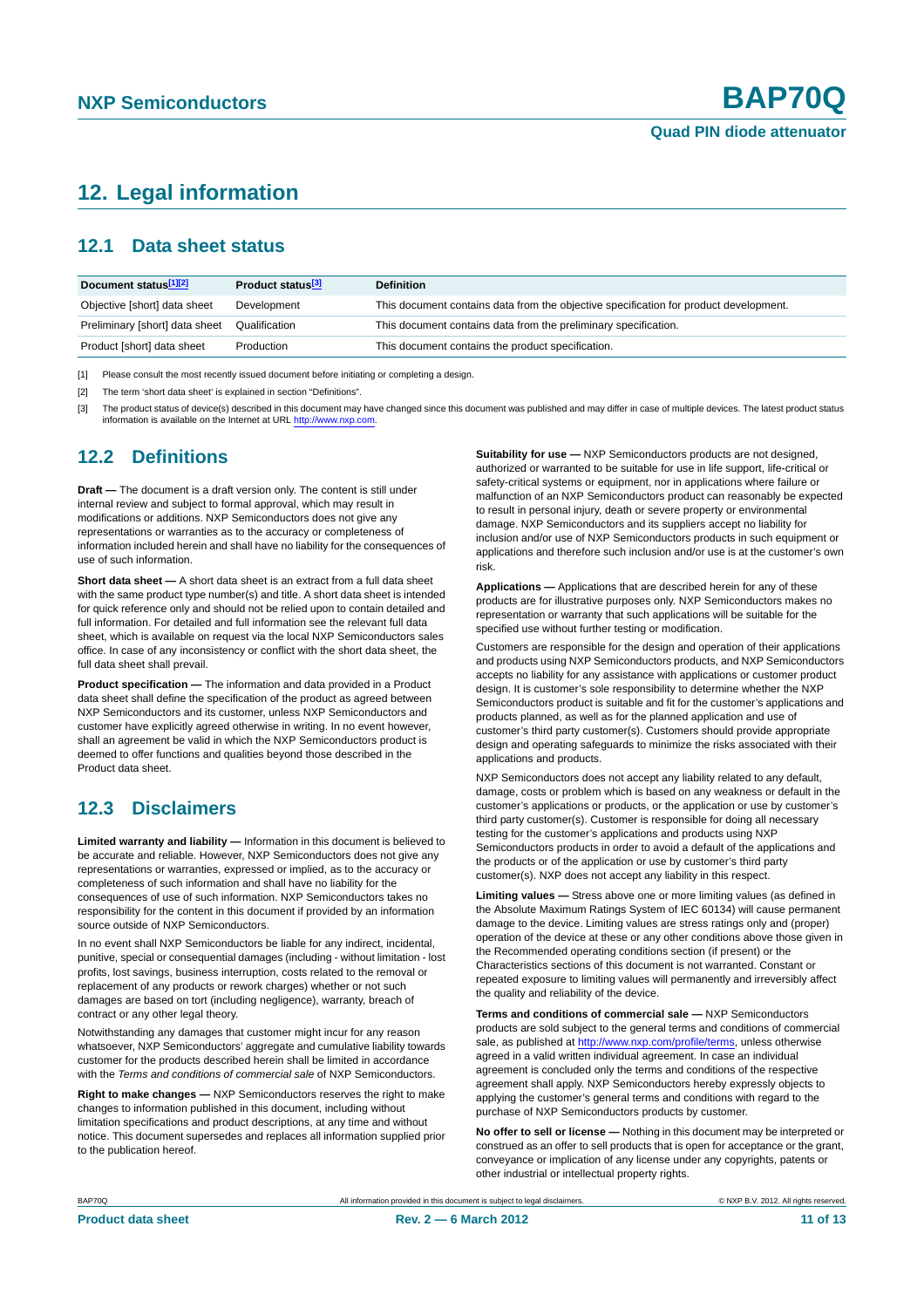#### **Quad PIN diode attenuator**

**Export control —** This document as well as the item(s) described herein may be subject to export control regulations. Export might require a prior authorization from competent authorities.

**Non-automotive qualified products —** Unless this data sheet expressly states that this specific NXP Semiconductors product is automotive qualified, the product is not suitable for automotive use. It is neither qualified nor tested in accordance with automotive testing or application requirements. NXP Semiconductors accepts no liability for inclusion and/or use of non-automotive qualified products in automotive equipment or applications.

In the event that customer uses the product for design-in and use in automotive applications to automotive specifications and standards, customer (a) shall use the product without NXP Semiconductors' warranty of the product for such automotive applications, use and specifications, and (b) whenever customer uses the product for automotive applications beyond

NXP Semiconductors' specifications such use shall be solely at customer's own risk, and (c) customer fully indemnifies NXP Semiconductors for any liability, damages or failed product claims resulting from customer design and use of the product for automotive applications beyond NXP Semiconductors' standard warranty and NXP Semiconductors' product specifications.

**Translations —** A non-English (translated) version of a document is for reference only. The English version shall prevail in case of any discrepancy between the translated and English versions.

### <span id="page-11-0"></span>**12.4 Trademarks**

Notice: All referenced brands, product names, service names and trademarks are the property of their respective owners.

## <span id="page-11-1"></span>**13. Contact information**

For more information, please visit: **http://www.nxp.com**

For sales office addresses, please send an email to: **salesaddresses@nxp.com**